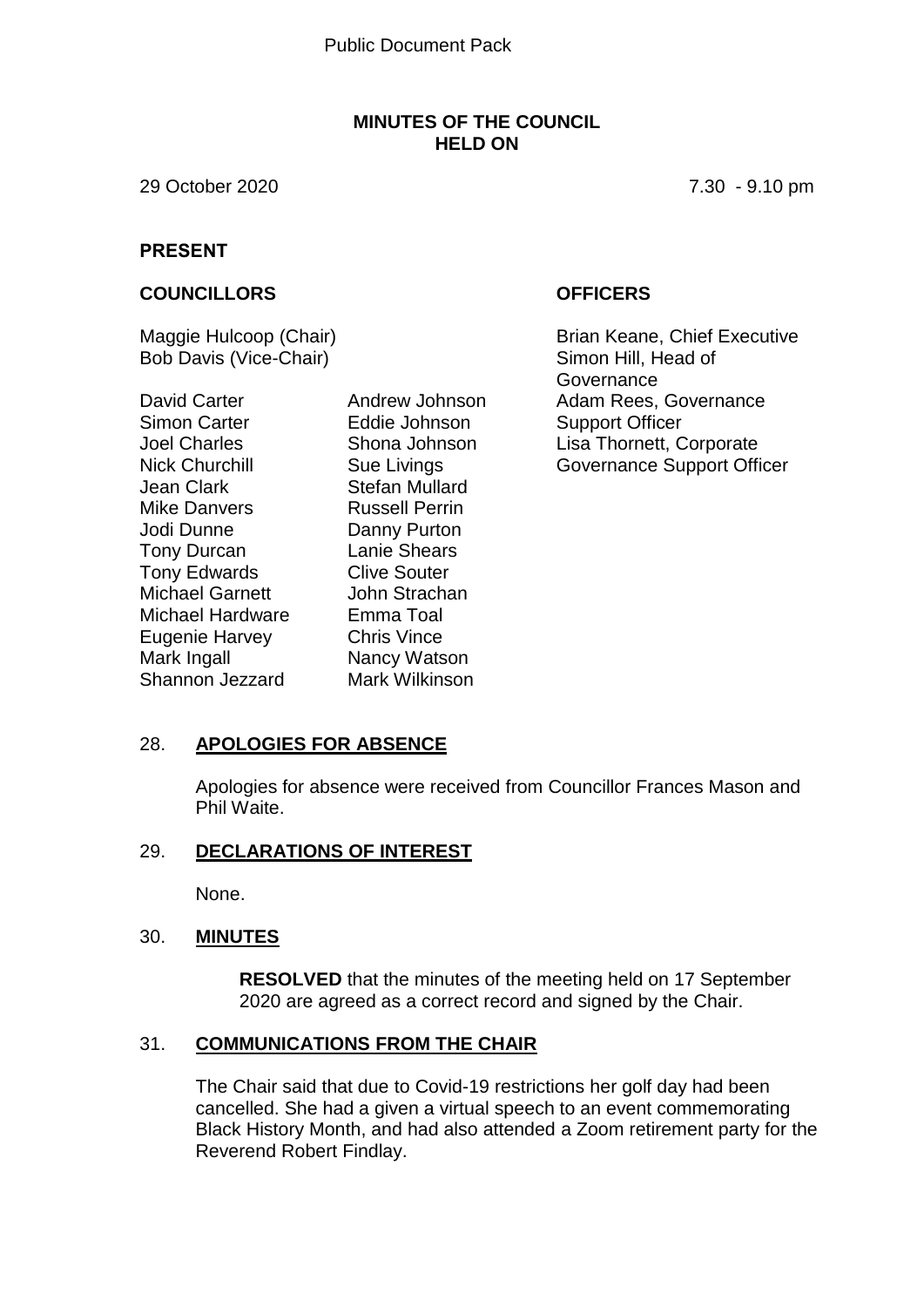One of the Chair's selected charities Petals had thanked the Council for lighting up the Civic Centre to commemorate Baby Loss Awareness Week. Mind had thanked the Playhouse for lighting up on Mental Health Day.

# 32. **PETITIONS FROM THE PUBLIC**

None.

# 33. **QUESTIONS FROM THE PUBLIC**

The questions, together with the answers, are appended to the minutes.

## 34. **QUESTIONS FROM COUNCILLORS**

The questions, together with the answers, are appended to the minutes.

#### 35. **MOTIONS FROM COUNCILLORS**

a) Local Government Reform

Proposed by Councillor Mark Ingall (seconded by Councillor Eugenie Harvey):

"This Council believes that the anticipated Government white paper on Local Government reorganisation is premature and ill-timed and agrees that:

- i) The current district council system has delivered, and continues to deliver high quality services for local residents;
- ii) Any combined authority or unitary arrangement will create a democratic deficit with less accountability to Harlow residents; and
- iii) The focus on Covid-19 recovery, and the challenges currently faced by local authorities as a result, means that additional pressures of reorganisation from any Government proposal are ill-timed.

The Council therefore requests that the Leader of the Council writes to the Secretary of State expressing the Council's view in the strongest terms."

**RESOLVED** that the above motion was carried

b) Sam's Place

This motion had been withdrawn from the agenda.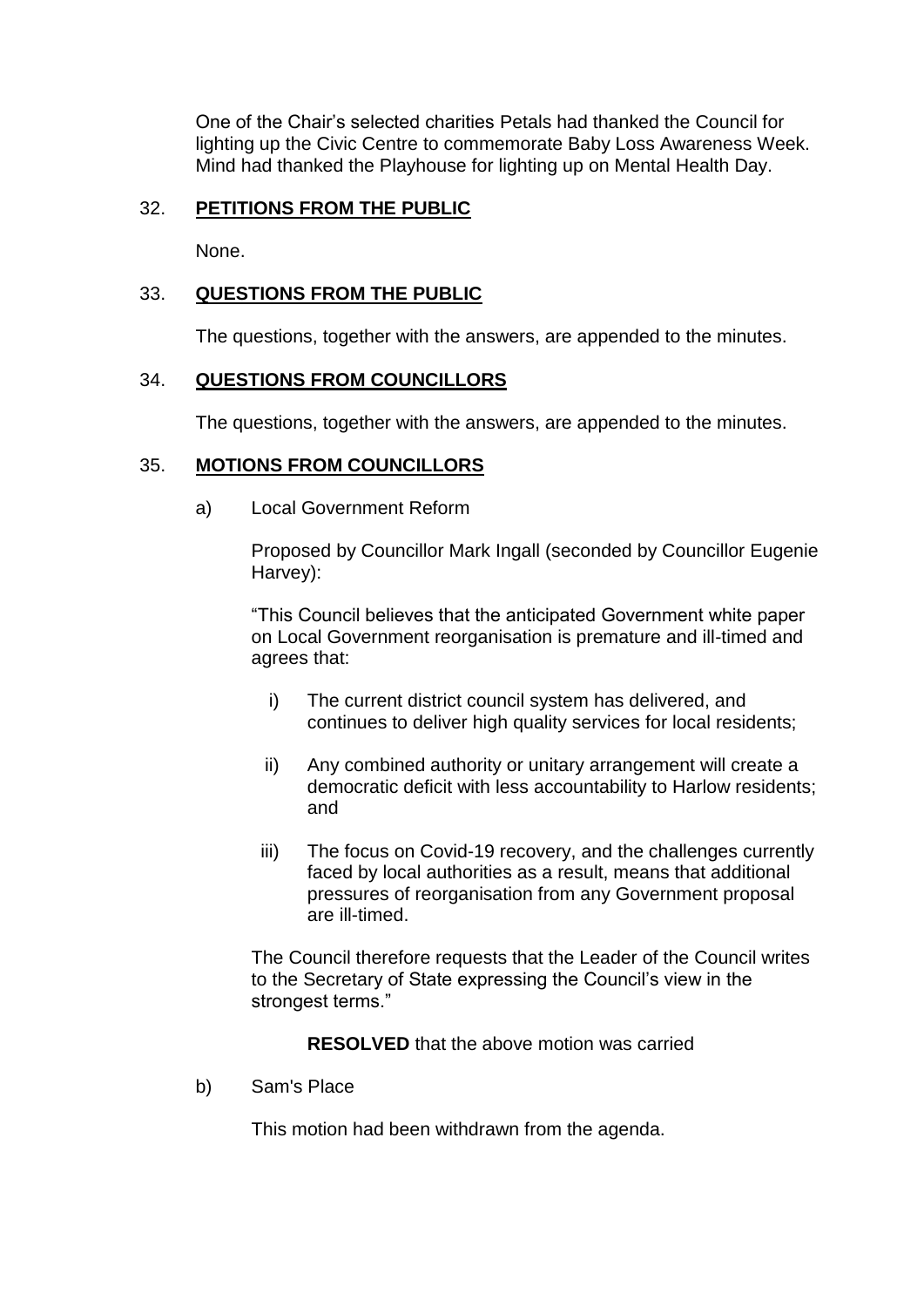c) Green Flag Awards

Proposed by Councillor Danny Purton (seconded by Councillor Eugenie Harvey):

"This Council welcomes the prestigious Green Flag Awards with Harlow Museum Walled Gardens and Harlow Mill joining Parndon Wood and Harlow Town Park as examples of the UK's very best green spaces. The awards recognise and reward well-managed parks and green spaces, setting the benchmark standard for their management across the United Kingdom and around the world.

Whilst the Town Park is owned by the Council and maintained by Officers, HTS and volunteer teams, and Parndon Wood Nature Reserve is maintained by the Council and local organisation ECCO, Harlow Mill is maintained by the Canal and River Trust.

These awards are a testament to the work that Council Officers, HTS, ECCO and our brilliant volunteers carry out each and every week. The support our local volunteers provide is so valuable and in particularly we would like to thank the Museum Garden volunteers, the Green Team volunteers, Parndon Wood's Wildspace Volunteers, the Harlow Conservation Volunteers, Town Park Volunteers and the Friends of Pets' Corner who put in so much hard work to keep these spaces looking beautiful.

This Council requests that the Covid-19 Recovery Working Group investigates ways and means by which these wonderful spaces could be further utilised by residents and visitors to support the physical and mental health of the community during the Pandemic."

**RESOLVED** that the above motion was carried.

## 36. **REFERENCES FROM CABINET AND COMMITTEES**

a) Referral from Cabinet - Resolution in Principle to use Compulsory Purchase Powers to Advance the Development of the Harlow and Gilston Garden Town

Full Council received a referral from Cabinet to agree a resolution in principle, to use Compulsory Purchase Orders (CPOs) in order to support development in conformity with the Local Plan.

Proposed by Councillor Danny Purton (seconded by Councillor Mark Ingall) it was:

## **RESOLVED** that:

i) In principle, Full Council agreed to use powers available to it under section 226(1)(a) of the Town and Country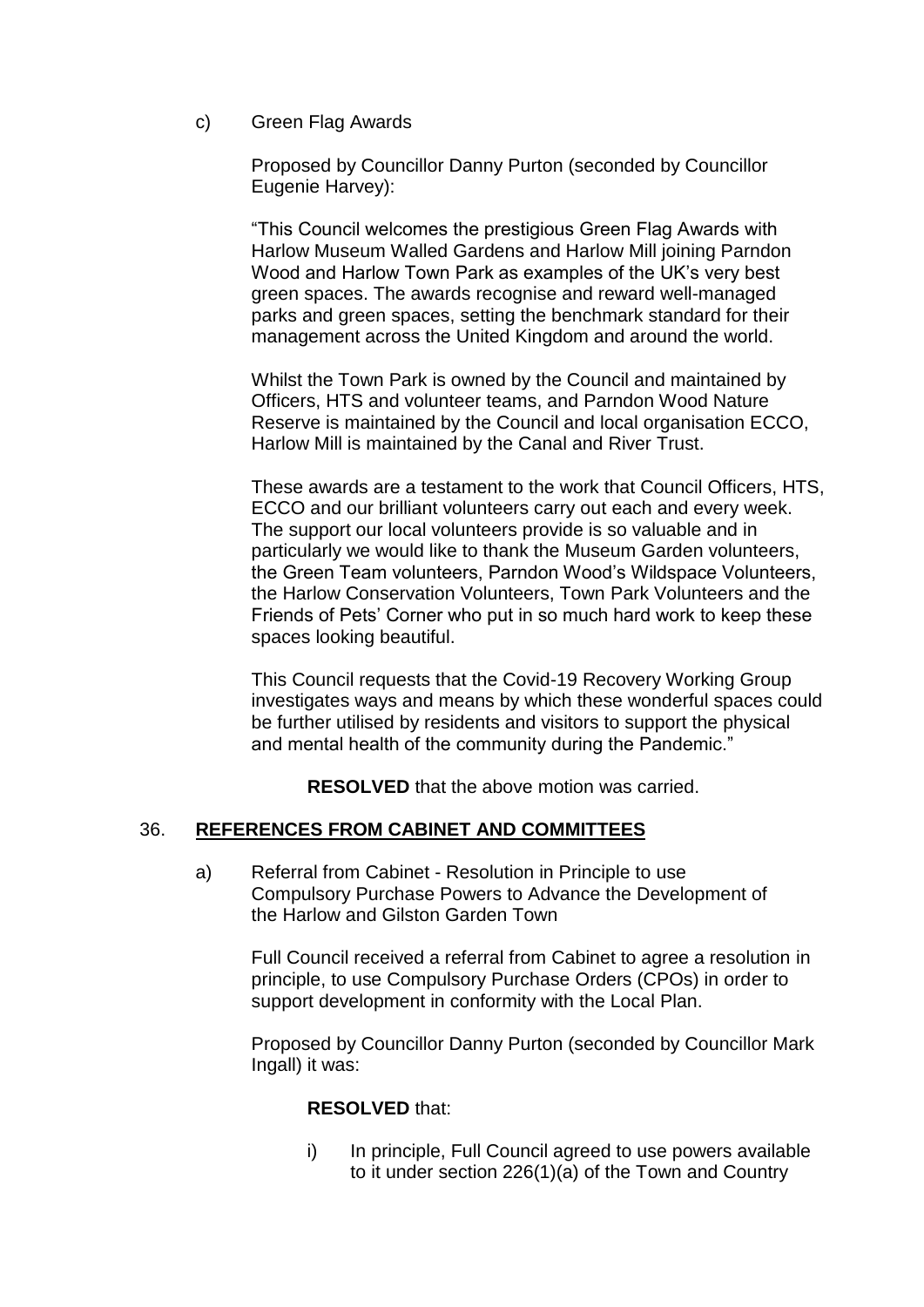Planning Act 1990 to compulsorily purchase land within the District to support development where in conformity with the Harlow Local Development Plan (subject to its adoption) in order to achieve the planning benefits set out within the Plan. Noting that this in no way predetermines or circumvents the formal planning process.

- ii) Full Council, in principle, where Harlow District Council is landowner, or through the process of acquisition (including under CPO) would become landowner, the Council agreed to retain ownership but grant licence for infrastructure works on that land provided that:
	- The infrastructure is intended for a public purpose, benefit or public adoption;
	- There are no legal restrictions preventing this from happening;
	- It does not materially undermine another purpose for which the Council requires the land or there are compelling reasons to dispose of a freehold interest ; and
	- Where appropriate, the Council receives appropriate costs/compensation, indemnities and other arrangements considered necessary.
- iii) Subject to East Herts District Council resolving to follow the same course of action, Full Council, in principle, also agreed to use the powers set out in recommendation i) should that be necessary to compulsorily purchase land in the Burnt Mill and River Way areas of the District, to enable the construction of transport infrastructure to support development in the Harlow and Gilston Garden Town including the delivery of The Gilston Area allocation and The River Stort Crossings in the East Herts District Plan and the achievement of the wider strategic planning benefits referred to in the report including supporting the future Harlow Local Development Plan.
- iv) Full Council noted that Officers will prepare for any possible Compulsory Purchase Order(s) (CPO) including any associated Indemnities on behalf of the Council in accordance with the agreements under Recommendations i) and iii); and, where considered necessary to make a CPO, the Head of Governance, in consultation with other Heads of Service of the Council as may be necessary, will bring each matter back to Cabinet seeking authority to do so.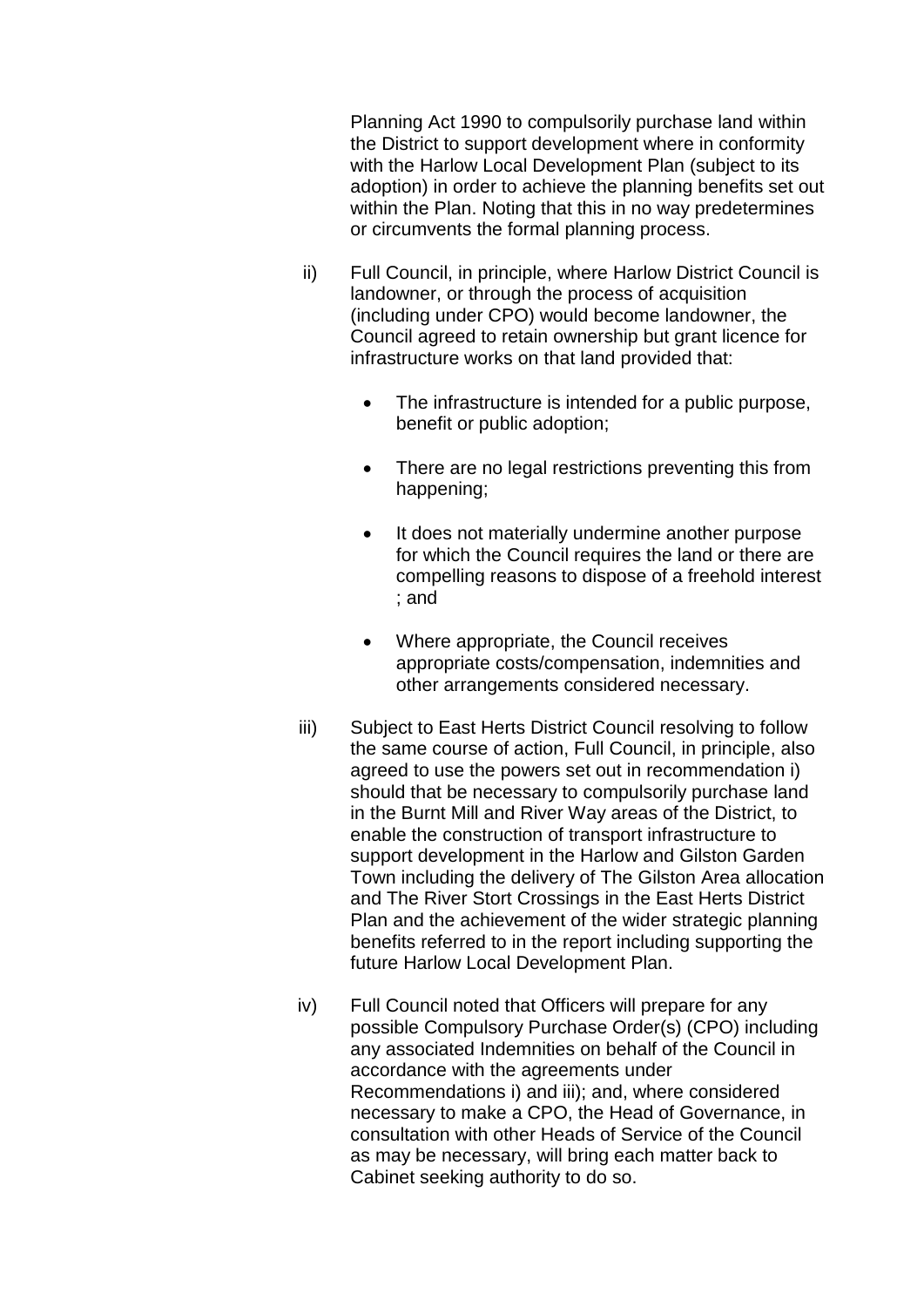# 37. **REPORTS FROM OFFICERS**

None.

# 38. **MINUTES OF CABINET AND COMMITTEE MEETINGS**

- a) Minutes of meeting Tuesday, 8 September 2020 of Licensing **Committee**
- b) Minutes of meeting Thursday, 10 September 2020 of Cabinet
- c) Minutes of meeting Wednesday, 30 September 2020 of Development Management Committee
- d) Minutes of meeting Tuesday, 13 October 2020 of Scrutiny **Committee**
- e) Minutes of meeting Wednesday, 14 October 2020 of Development Management Committee
- f) Minutes of meeting Thursday, 15 October 2020 of Cabinet

# 39. **MATTERS OF URGENT BUSINESS**

None.

CHAIR OF THE COUNCIL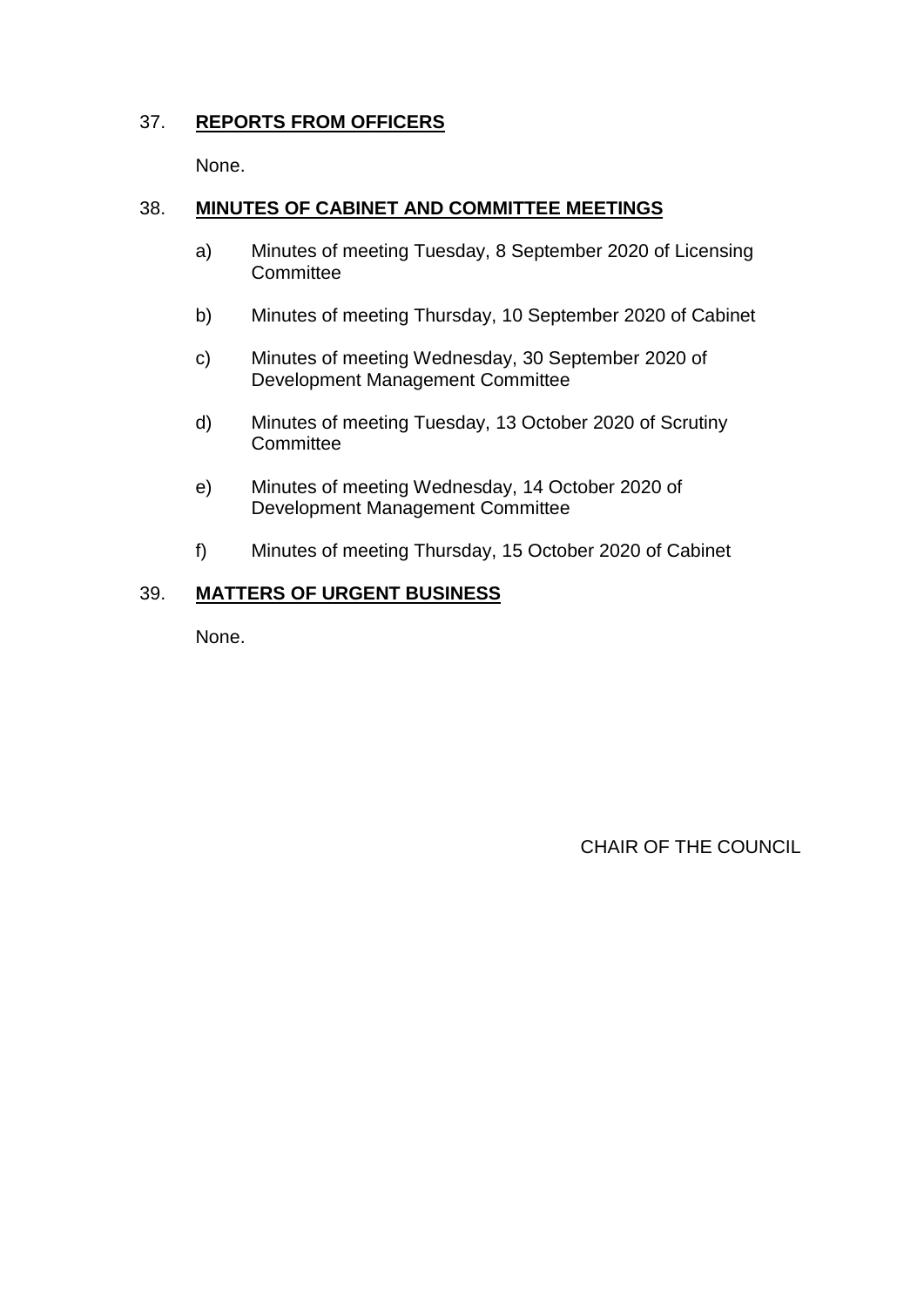# **Full Council – 29 October 2020 Questions from the Public**

# **1 Steve Dean to Councillor Mark Ingall (Leader of the Council):**

I submitted a question to Council on 17 September 2020 regarding the land sale associated with Planning Application HW/FUL/20/00316 at 108 Greygoose Park, Harlow. This Planning Application was refused in July 2020 and in your reply to my question on 17 September you said that if there is a successful appeal against this decision, the land sale will go ahead.

The diagram attached to your reply showed an area marked D highlighted in yellow as 'The piece of land Harlow Council is prepared to sell' that was agreed in March 2017, subject to planning approval. 'The piece of land Harlow Council is prepared to sell' does not include any of the land marked B in your diagram as you advised that the Council refused to sell any of this area.

However, in order to overcome one of the reasons for the planning application refusal in 2019 (inadequate provision for parking), in the application made in 2020 the area of land that would have to be purchased from Harlow Council has been increased to include part of the land marked B in your diagram, i.e. the area the Council refused to sell. This overall piece of land would likely result in an unacceptable loss of trees and hedgerow which are an important amenity feature of the area with consequent further impacts such as increased noise and less security for residents of the adjoining cul-de-sac. This was the reason for refusal of Planning Application HW/FUL/20/00316 in July 2020.

As the land required to facilitate Planning Application HW/FUL/20/00316 consists of an area that, as advised by yourself, was not agreed for sale by Harlow Council in March 2017 (subject to planning approval), and the land sale offer is more than three years old, should the land sale offer be withdrawn and a further purchase request not be considered until after the land sale policy review is complete next Spring (as per Harlow Council's web site)?

# **Reply from Councillor Mark Ingall (Leader of the Council):**

The Council recognises that the development proposals under planning application HW/FUL/20/00316 includes the use of land within Parcel B, as detailed on the Councils plan dated 27 February 2017. When the Council considered the land purchase application submitted by the owner of 108 Greygoose Park, the Council elected not to sell land Parcel B. The outcome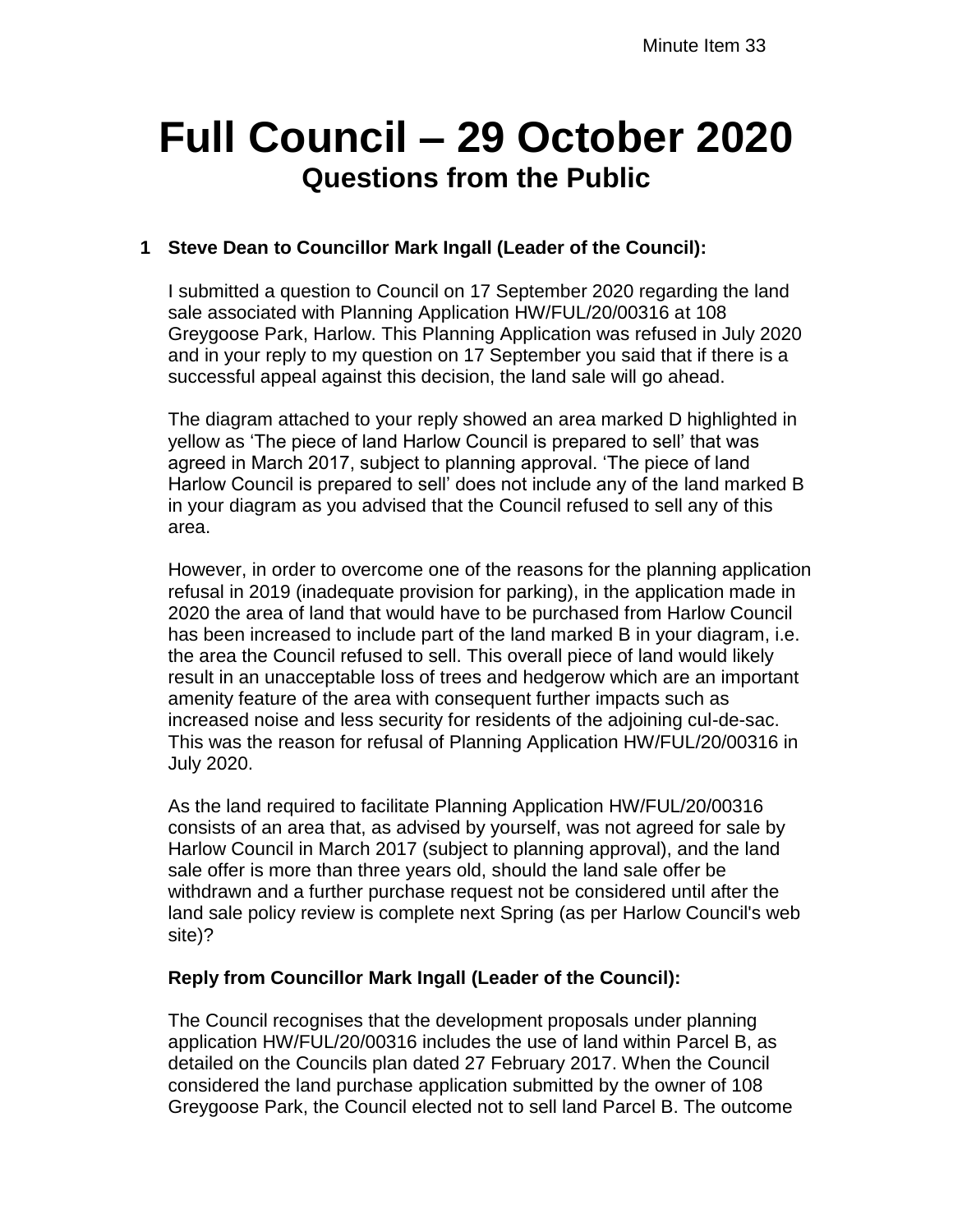of that application was that the Council agreed conditionally to sell land Parcel D only.

In line with that decision, the Council remains willing to sell land Parcel D, subject to planning. Should the owner of 108 Greygoose Park wish to acquire additional land to facilitate the delivery of the current, or any subsequent development proposals, a fresh land purchase application will need to be submitted and determined by the Council. Any such future applications will be decided in line with the Council's prevailing land sale policies. Aligned with the Council's discretionary moratorium on land sale applications, as things stand new applications are not currently being considered.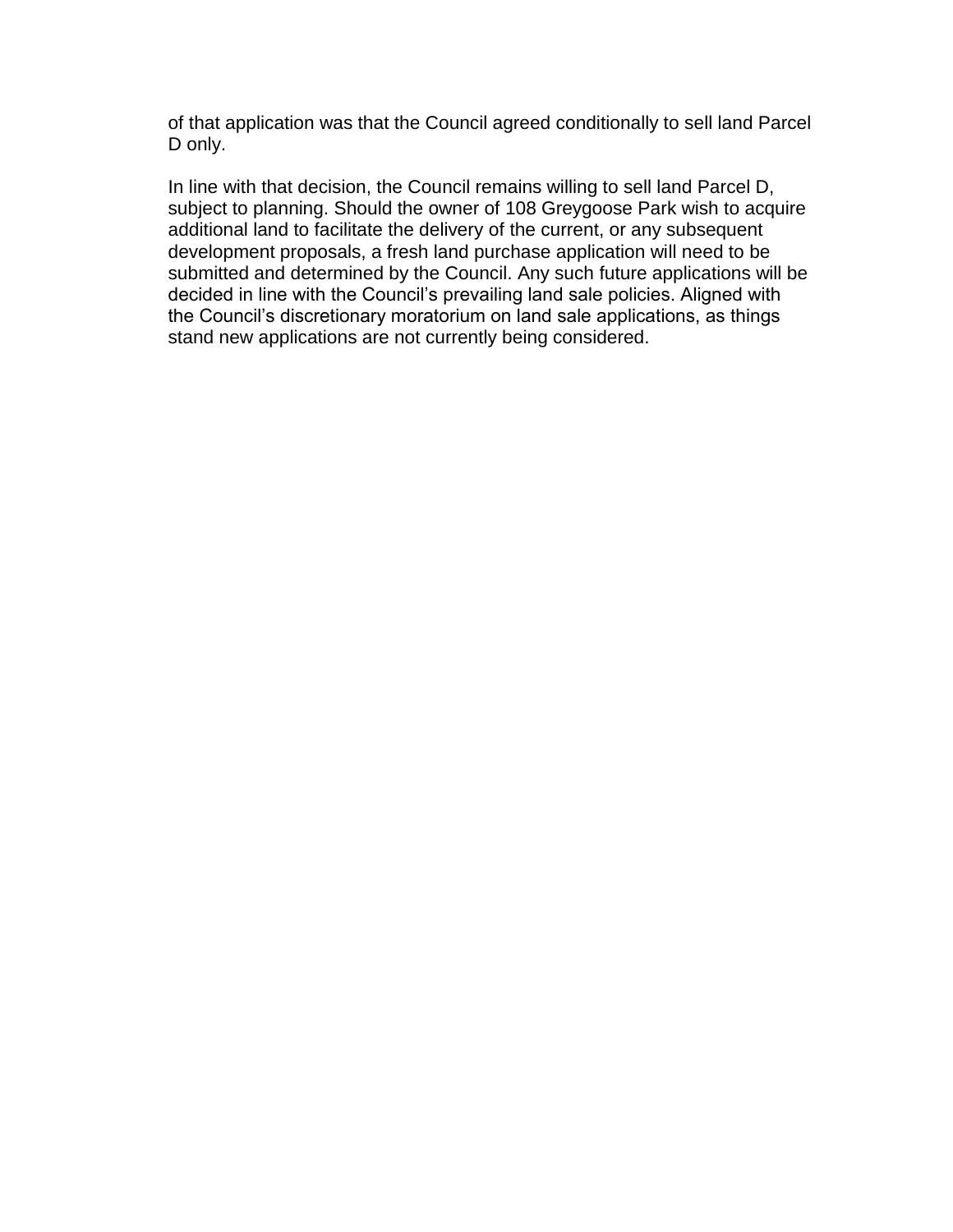# **Full Council – 29 October 2020 Questions from Councillors**

# **1 Councillor David Carter to Councillor Mark Ingall (Leader of the Council):**

Lewisham Council leases 40 flats in two blocks, Terminus House and Templefields House, both from Caridon who own the properties. According to Councillor Bell from Lewisham, 8 are vacant and they are working hard to fill them. Councillor Bell also says they are working with the accommodation provider to get these tenants permanent homes close to where they live now, as they are building their lives in the area.

Can Councillor Ingall assure me that Harlow Council will not offer any accommodation to these residents placed here by Lewisham Council?

# **Reply from Councillor Mark Ingall (Leader of the Council):**

Since the introduction of Permitted Development rights in 2013 and the freeze to the Local Housing Allowance cap, both introduced by a Conservative Government, a number of Labour, Conservative and Lib Dem councils have felt forced into using converted office blocks to discharge their homeless duty by placing tenants in accommodation out of borough in towns like Harlow.

However the information Councillor Carter relies upon to frame his question, focussing singularly on Lewisham, comes from a report written in February of this year, prior to a number of telephone calls made by me to Councillor Paul Bell the housing Portfolio Holder for Lewisham, and prior to a visit here in October by Paul Bell at my invitation to view some of the accommodation. As such this report is now out of date. As a direct result of these telephone calls and visit Councillor Bell has asked for a full review into the use by Lewisham of office block conversions like Terminus House and Templefields Harlow.

Harlow has established its own rules on who can join the Harlow Housing Needs Register and what priority can be awarded on applications for housing. Whilst applicants may qualify in their own right, after investigation, to join Harlow Councils Housing Needs Register, Harlow sets a strong residency criteria for applicants to qualify through either their own residency, a family connection, employment or other special reason. Qualification is the first stage of being accepted onto the register, overall priority being awarded is based on evidence housing need.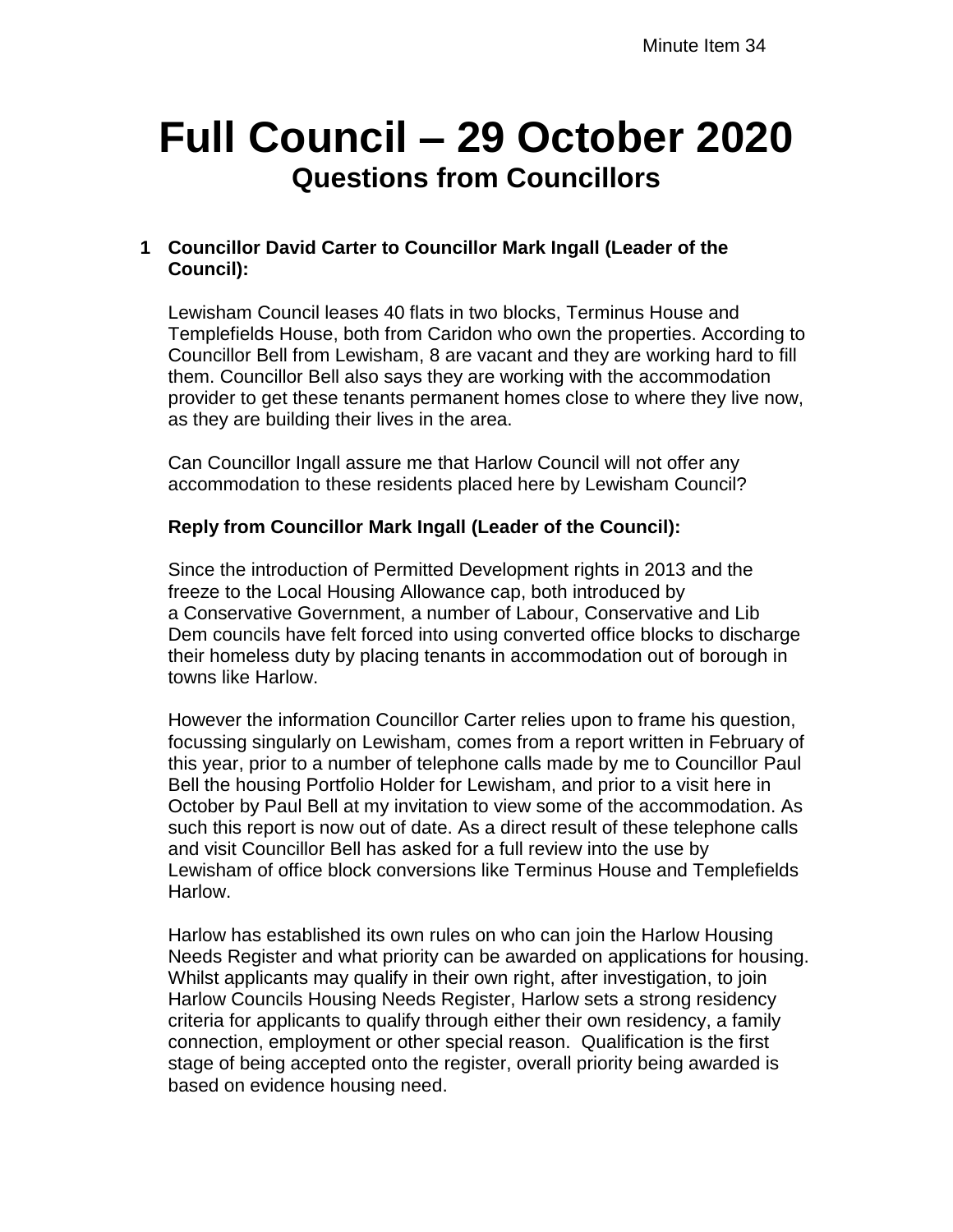### **2 Councillor Andrew Johnson to Councillor Mark Ingall (Leader of the Council):**

By what means and by how much has the Council and the community of Harlow benefitted by way of support from the Government during the Covid Pandemic?

# **Reply from Councillor Mark Ingall (Leader of the Council):**

Currently the Council has received or expects to receive £2.2 million in direct Government support as a result of the Covid-19 Crisis. This is both ring fenced and non-ring fenced grants provided at different stages of the pandemic and through different funding allocations and has been provided to support the additional costs and income reductions the Council has experienced as a result of the pandemic.

However this support to the Council of £2.2 million comes after 10 financial years during which the Council has seen a 55 per cent reduction in its annual support from Government equivalent to a total cumulative loss to the town of nearly £17million so far over that period.

Furthermore the report presented to Cabinet in September identified that the Council was facing a £500,000 financial pressure in the current year as government support had not matched the increased costs and reduced income caused by Covid. This has possible implications in to the future years of Harlow's MTFS. Despite further funding allocations being made since that report was published there are likely to be ongoing financial pressures and support for the community required in the coming months.

The local economy has received £32 million pounds in direct government support to date. This has been provided through extended business rates reliefs (£19 million), business grants (£12 million) and hardship support (£1 million).

#### **Supplementary question from Councillor Andrew Johnson to Councillor Mark Ingall (Leader of the Council):**

Will the Leader note the £95 million of further funding being made available by the Government for Harlow, and will he thank those responsible for this, including the local MP, for their work in securing this money?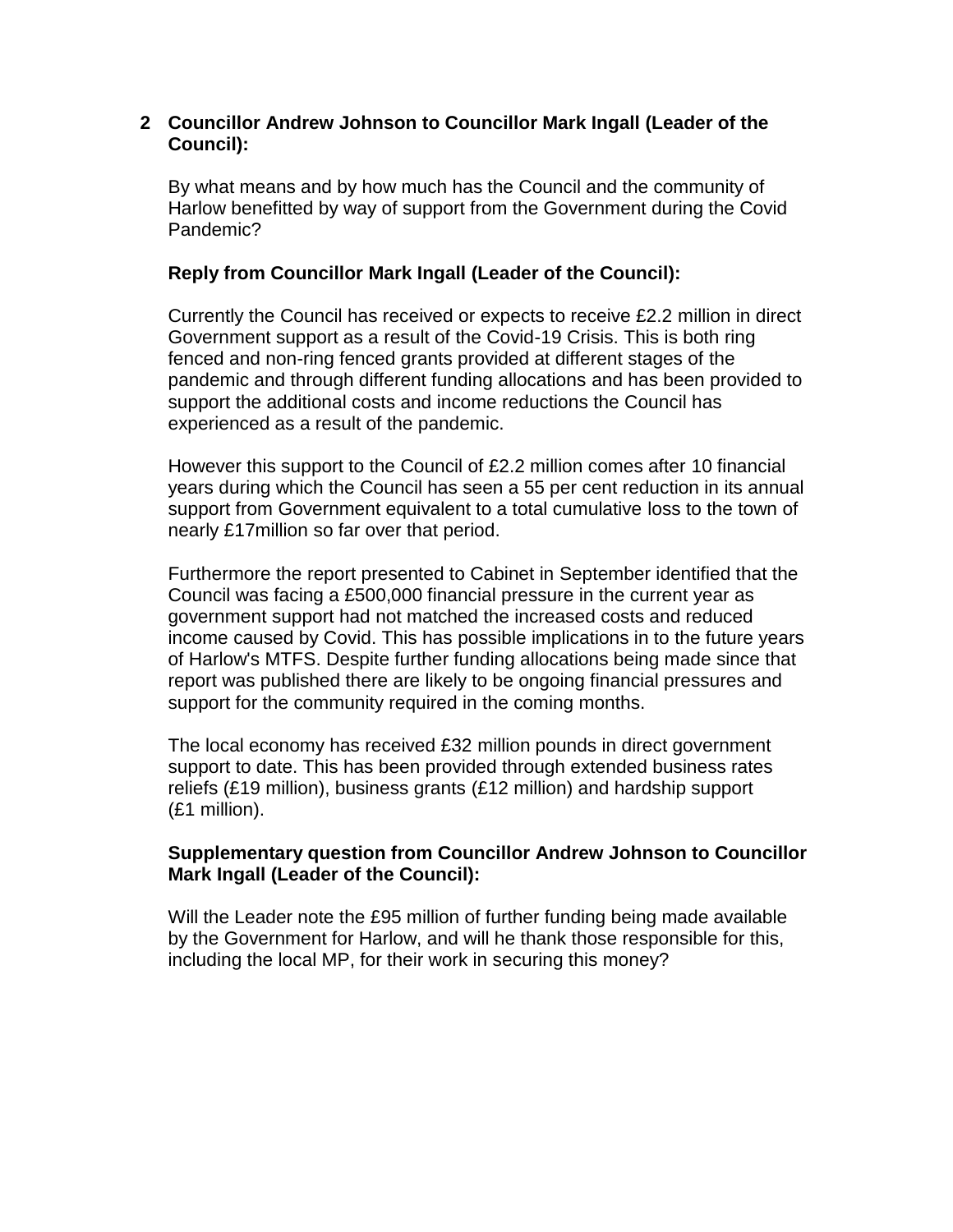### **Supplementary reply from Councillor Mark Ingall (Leader of the Council):**

Whilst any further funding is welcome, it will eventually have to be paid back by the public. It is also dwarfed by the contracts given by the Government, including that given to SERCO for the failed track and chase system.

# **3 Councillor Simon Carter to Councillor Mark Wilkinson (Portfolio Holder for Housing):**

How many council houses has the council built in the previous municipal year, how many does it expect to build in the current year, and how many will it build in the next year?

# **Reply from Councillor Mark Wilkinson (Portfolio Holder for Housing):**

In the municipal year 19/20, 2 Council homes were developed and delivered by Harlow Council. In addition 130 affordable homes were delivered in partnership with others on the BCA estates and on the site of the former Rugby club.

In the municipal year 20/21, 15 new Council homes will be delivered by the Council and, in partnership, 70 affordable homes. In addition 45 homes will be purchased directly by the Council to be renovated to Council House standard and let as Council Homes. Also 5 more houses will be purchased and renovated by Harlow's housing and regeneration company, restored to Council house standards, 2 to be let at Council house rents, 2 to be let at affordable rents and 1 at full market rent.

During 21/22 the Council expects to build 16 new council homes.

During 22/23 onwards the Council currently has plans to develop 66 new council homes at Lister House (Perry Road), The Hill and Stackfield.

In total this will result in 348 affordable homes being delivered, of which 146 will be Council homes over this four year period.

The Council will pursue other opportunities to deliver new social rent and affordable homes, either with partners or other suitable developers. In addition, the Council hopes to continue purchasing houses on the open market itself and through HTS (Housing and Regeneration) Ltd.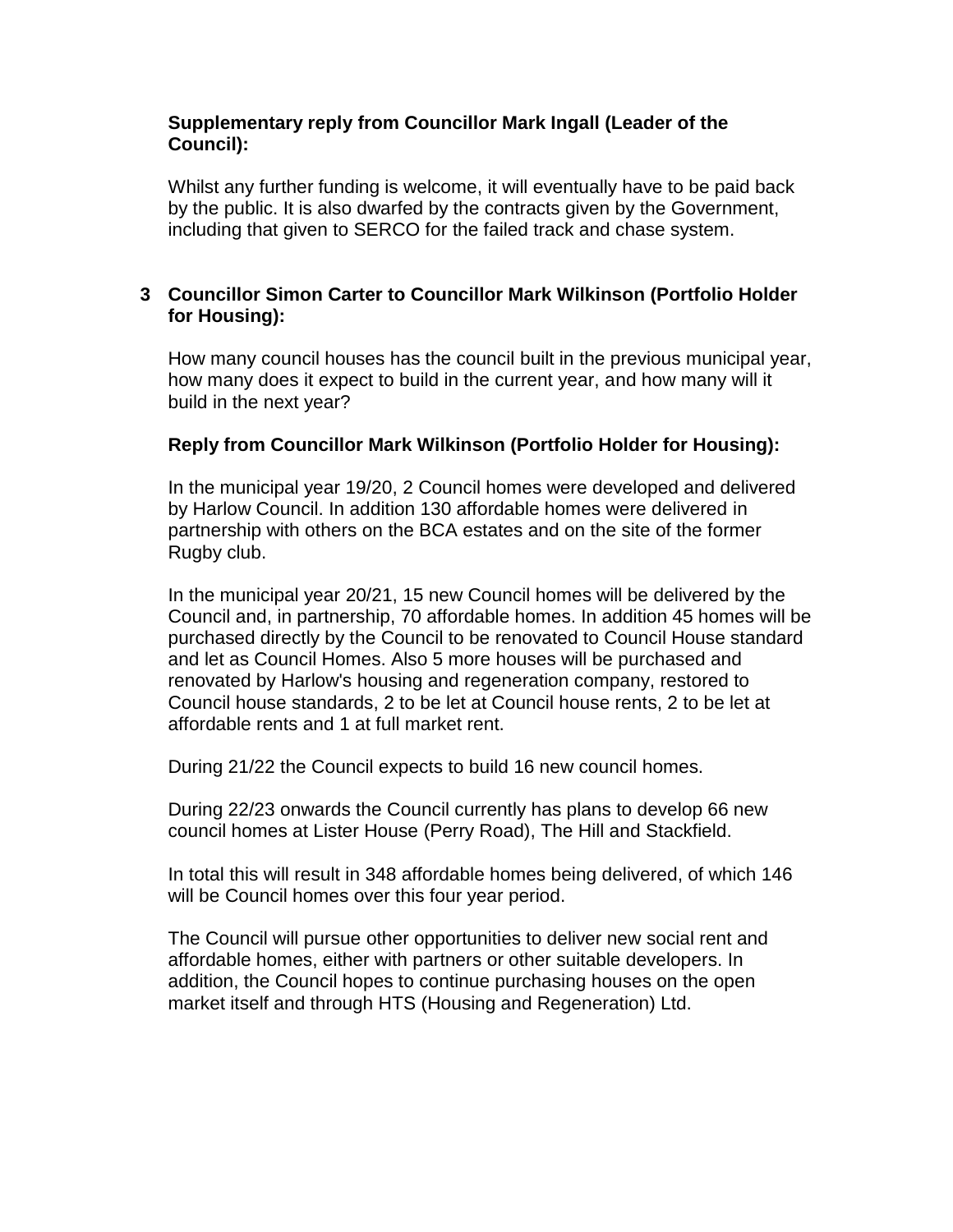#### **Supplementary question from Councillor Simon Carter to Councillor Mark Wilkinson (Portfolio Holder for Housing):**

Why has the development of council houses taken so long?

# **Supplementary reply from Councillor Mark Wilkinson (Portfolio Holder for Housing):**

The development of housing is complicated, and there had been some issues which needed to be overcome. The Regeneration team has worked hard to overcome these and good progress is being made.

# **4 Councillor Simon Carter to Councillor Mark Ingall (Leader of the Council):**

How many private homes does the council intend to purchase on the open market, and over what period?

# **Reply from Councillor Mark Ingall (Leader of the Council):**

As reported to Cabinet in September it is proposed to acquire up to 45 three bedroom houses via the open market at an average cost of £280,000 per dwelling during the remainder of the 2020/21 financial year to add to the HRA housing stock. The actual number purchased will depend on final price paid and availability of suitable homes that meet local housing need.

# **Supplementary question from Councillor Simon Carter to Councillor Mark Ingall (Leader of the Council):**

Does the Leader agree that by buying houses on the open market, instead of developing them itself, the Council is just putting money back into private pockets?

# **Supplementary reply from Councillor Mark Ingall (Leader of the Council):**

The money was already in effect private money and this process squares the circle.

# **5 Councillor Michael Hardware to Councillor Mark Ingall (Leader of the Council):**

How much New Homes Bonus has the Council received during the last 10 years and what has the Council done with the money?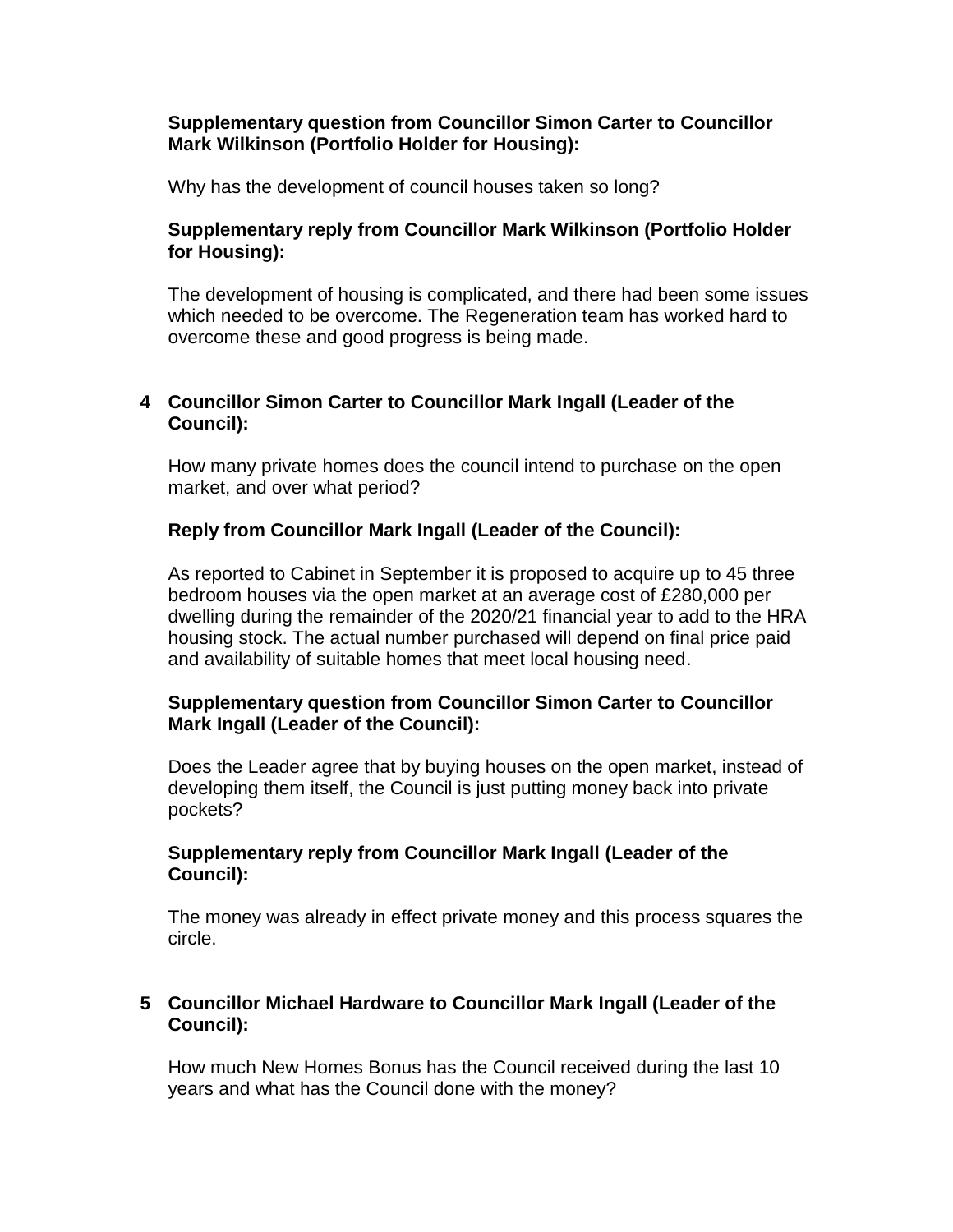# **Reply from Councillor Mark Ingall (Leader of the Council):**

Since 2011/12 the Council has received a total of £7.7 million in New Homes Bonus Payments.

The funds have been used to:

- Support the local services provided through the Discretionary Services Fund (£6.0 million);
- Support the General Reserve or the base budget during 2011/12,2012/13 and 2013/14 (£925,000); and
- Make contributions to other specific reserves focussed on Harlow regeneration and the creation of HTS Group (£780,000).

#### **Supplementary question from Councillor Michael Hardware to Councillor Mark Ingall (Leader of the Council):**

Has the Council received any New Homes Bonus payments from Terminus House and Templefields?

#### **Supplementary reply from Councillor Mark Ingall (Leader of the Council):**

I will arrange for a written response to be provided to you.

# **6 Councillor Michael Hardware to Councillor Danny Purton (Portfolio Holder for Environment):**

The Council decided recently not to reduce the number of homes in the Local Plan, despite the new 2018 ONS figures revealing a lower housing need in the town. The reason given by the Council was that it wanted to maintain the numbers in order to meet perceived social housing demand as displayed by the Housing Needs Register. Can he confirm the percentage and total number of social housing in the soon to be adopted Local Plan?

# **Reply from Councillor Danny Purton (Portfolio Holder for Environment):**

Planning Practice Guidance issued by the Government identifies that the ONS figures on household formation are the "starting point estimate for housing need"; other factors are also taken into consideration, such as longer term migration trends, the need to provide housing to support employment growth as well as the desire to increase the level of affordable housing provision.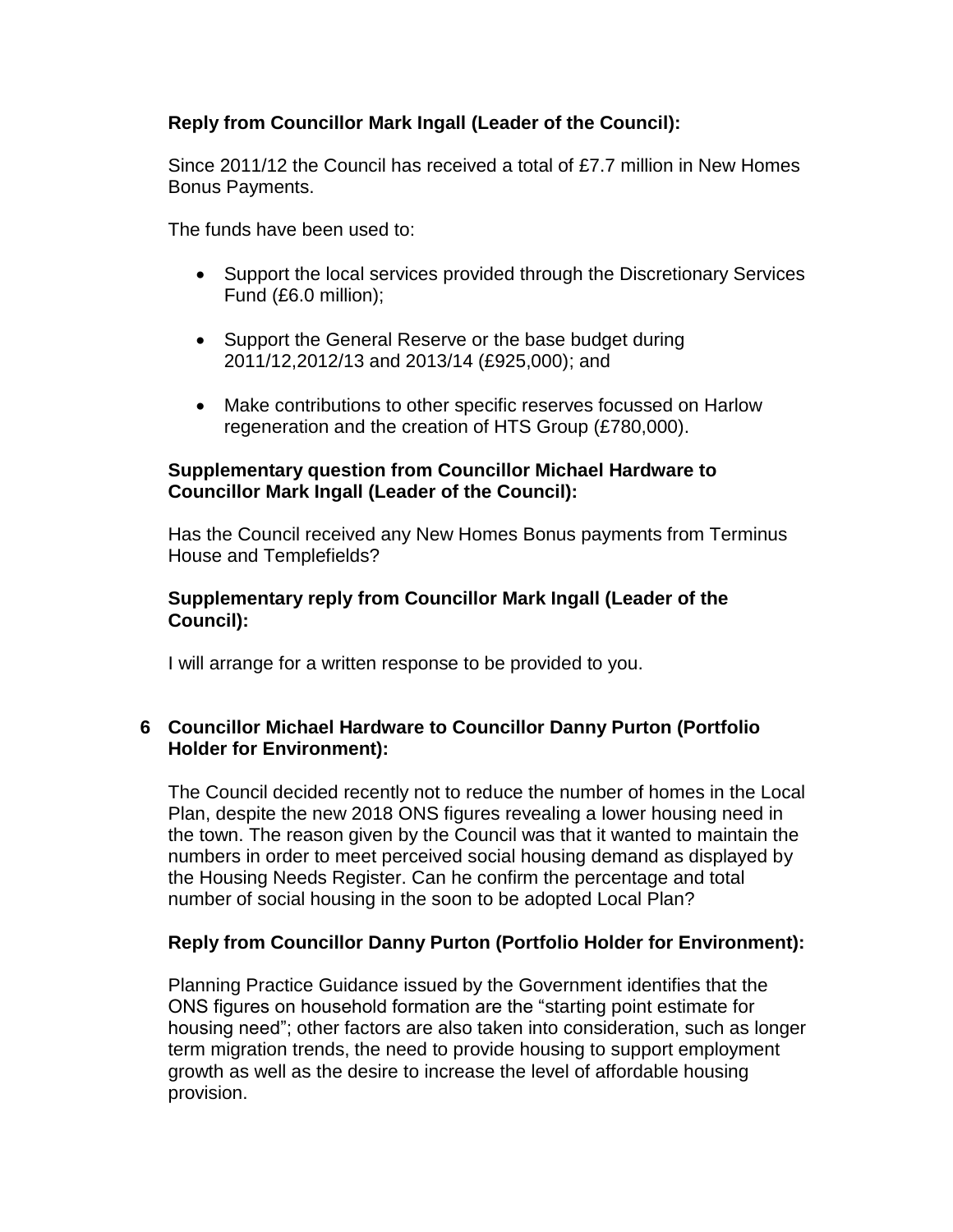The new Local Plan has a requirement that 30 per cent of all housing developed on major sites (i.e. those providing more than 10 houses) should be defined as affordable housing. With the Plan providing for the delivery of 10,600 homes in total, this would equate to 3,180 affordable homes.

#### **Supplementary question from Councillor Michael Hardware to Councillor Danny Purton (Portfolio Holder for Environment)**

Does the Portfolio Holder understand the difference between social housing and affordable housing?

## **Supplementary reply from Councillor Danny Purton (Portfolio Holder for Environment):**

It is very difficult to specify what will be social housing within a Local Plan. The Council has a corporate priority to build social rented housing.

## **7 Councillor Tony Edwards to Councillor Mark Ingall (Leader of the Council):**

Would the Leader of the Council agree to approach Essex County Council seeking a resolution to the poor state of Northgate Roundabout which by design is arguably impossible to maintain without specialist equipment and road closures. Can the Leader also seek assurances from the County Council that ease of maintenance will be considered as an important design feature of highway design?

#### **Reply from Councillor Mark Ingall (Leader of the Council)**

This roundabout has caused problems for a number of years – from the lengthy period to undertake repairs to the current difficulties with maintenance.

I will agree to write to Essex County Council and request that this roundabout is changed to hard surfacing to prevent maintenance problems. I will also seek an assurance that Harlow Council's landscape team are involved in any future design of roundabout construction and/or repair so that appropriate advice can be provided and maintenance difficulties prevented.

#### **Supplementary question from Councillor Tony Edwards to Councillor Mark Ingall (Leader of the Council):**

Would the Leader welcome the support of County Councillors in resolving these issues?